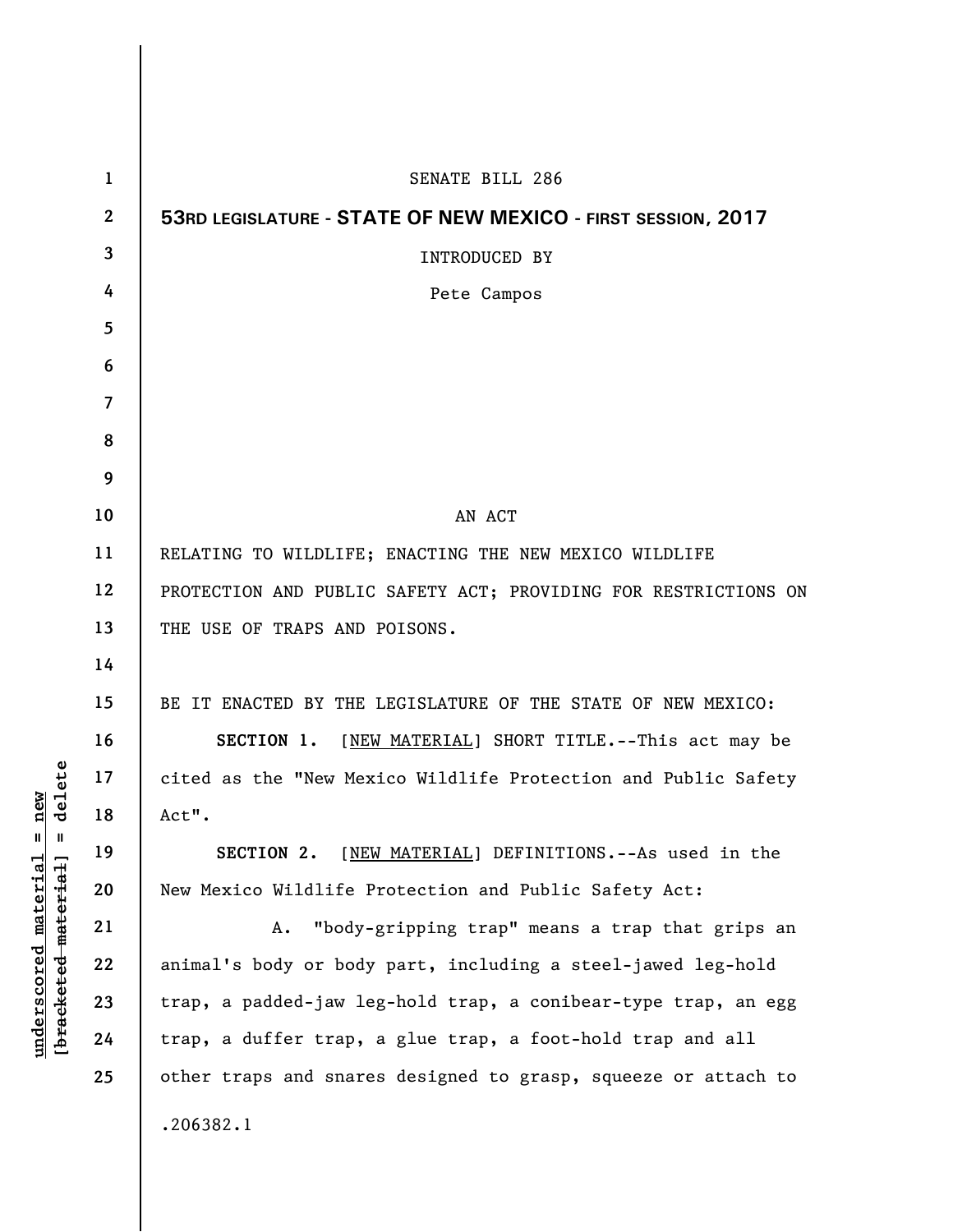**1 2 3 4 5 6 7 8 9 10 11 12 13 14 15 16 17 18 19 20 21 22 23 24 25**  an animal's body or body part or to kill an animal; B. "confinement trap" means a trap that does not grip an animal's body or body part, including a cage or box trap, a corral trap, a colony trap, a net and a suitcase-type live beaver trap; C. "conibear-type trap" means a spring-loaded, rotating jaw trap intended to deal a crushing and fatal blow to an animal when the animal passes through the trap; D. "department" means the department of game and fish; E. "domestic animal" means any animal that is bred for and is typically subject to human control; F. "ecosystem management" means actions that are necessary to maintain or increase the long-term sustainability and integrity of whole ecosystems; G. "feral animal" means a domestic animal that is not under human control and is now living freely; H. "government entity" means a local, state or federal government agency; a political subdivision of the state; or an employee, agent or representative of the agency or political subdivision; I. "person" means an individual, a partnership, a corporation, an organization, a trade or professional association, a firm, a limited liability company, a joint venture, an association, a trust, an estate or any other .206382.1

 $\frac{1}{2}$  intereted material = delete **[bracketed material] = delete**  $underscored material = new$ **underscored material = new**

 $- 2 -$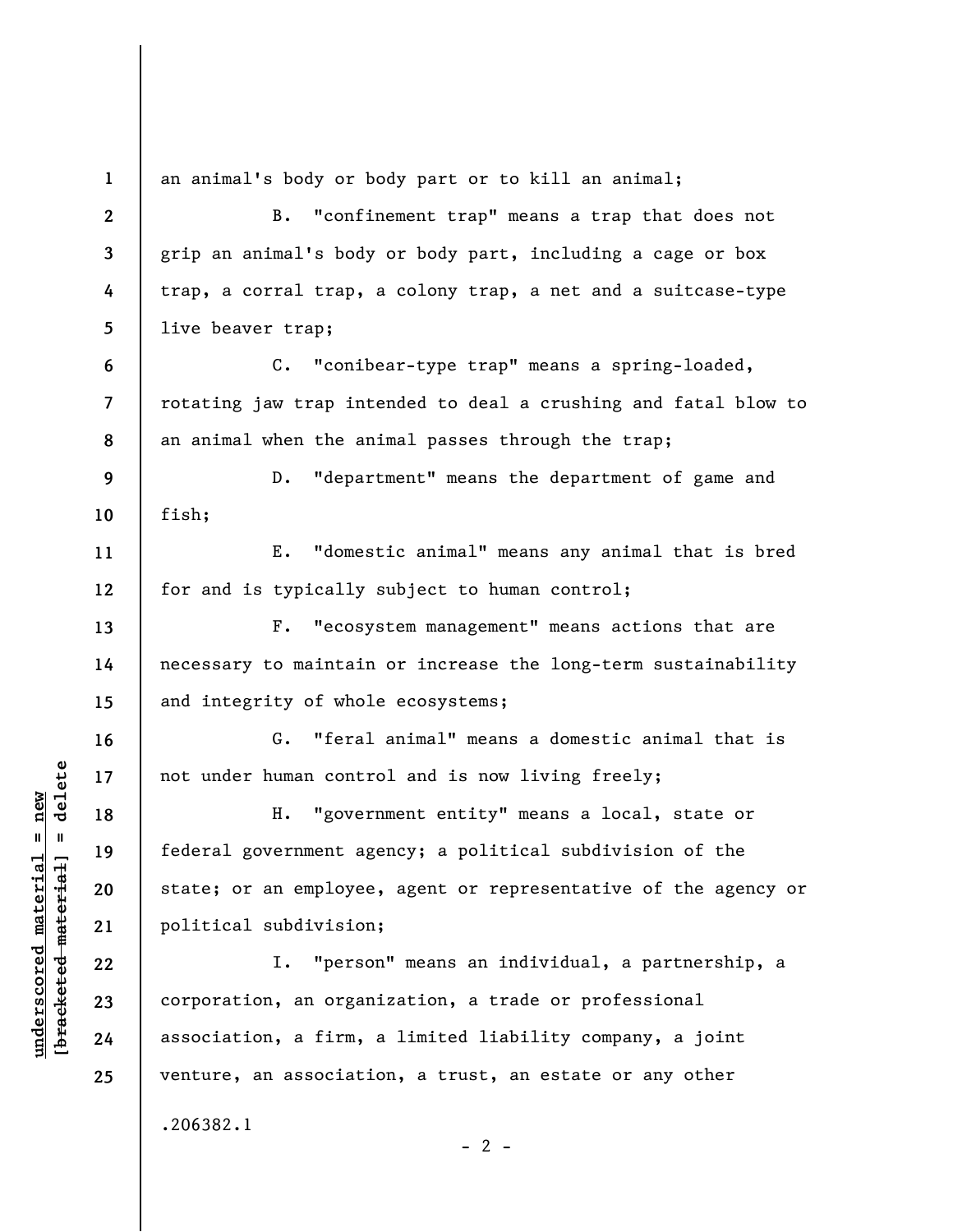**1 2 3 4 5 6 7 8 9 10 11 12 13 14 15 16 17 18 19 20 21 22 23 24**  nongovernmental legal entity and an officer, member, shareholder, director, employee, agent or representative of the nongovernmental legal entity; J. "poison" means a substance applied in a manner intended to kill; K. "public land" means property that is not privately owned property or lands belonging to an Indian nation, tribe or pueblo; L. "scientific research" means an investigation using commonly accepted scientific techniques or the scientific method of comparing effects with outcomes experienced by a control group and that is conducted by employees or contractors of the department; the United States fish and wildlife service; or other government agencies, nongovernmental organizations, educational institutions or individuals who are affiliated with educational institutions conducting investigations and who have applied for and received a permit from the department; provided that any such investigation leads to generalizable knowledge and is conducted in accordance with a university-based institutional animal care and use committee, or a similar process developed in accordance with policies of the United States public health service commissioned corps, and is not being conducted for commercial gain from the sale of animal parts;

M. "snare" means a device, with or without stops, .206382.1

 $-3 -$ 

 $\frac{1}{2}$  intereted material = delete **[bracketed material] = delete**  $underscored material = new$ **underscored material = new**

**25**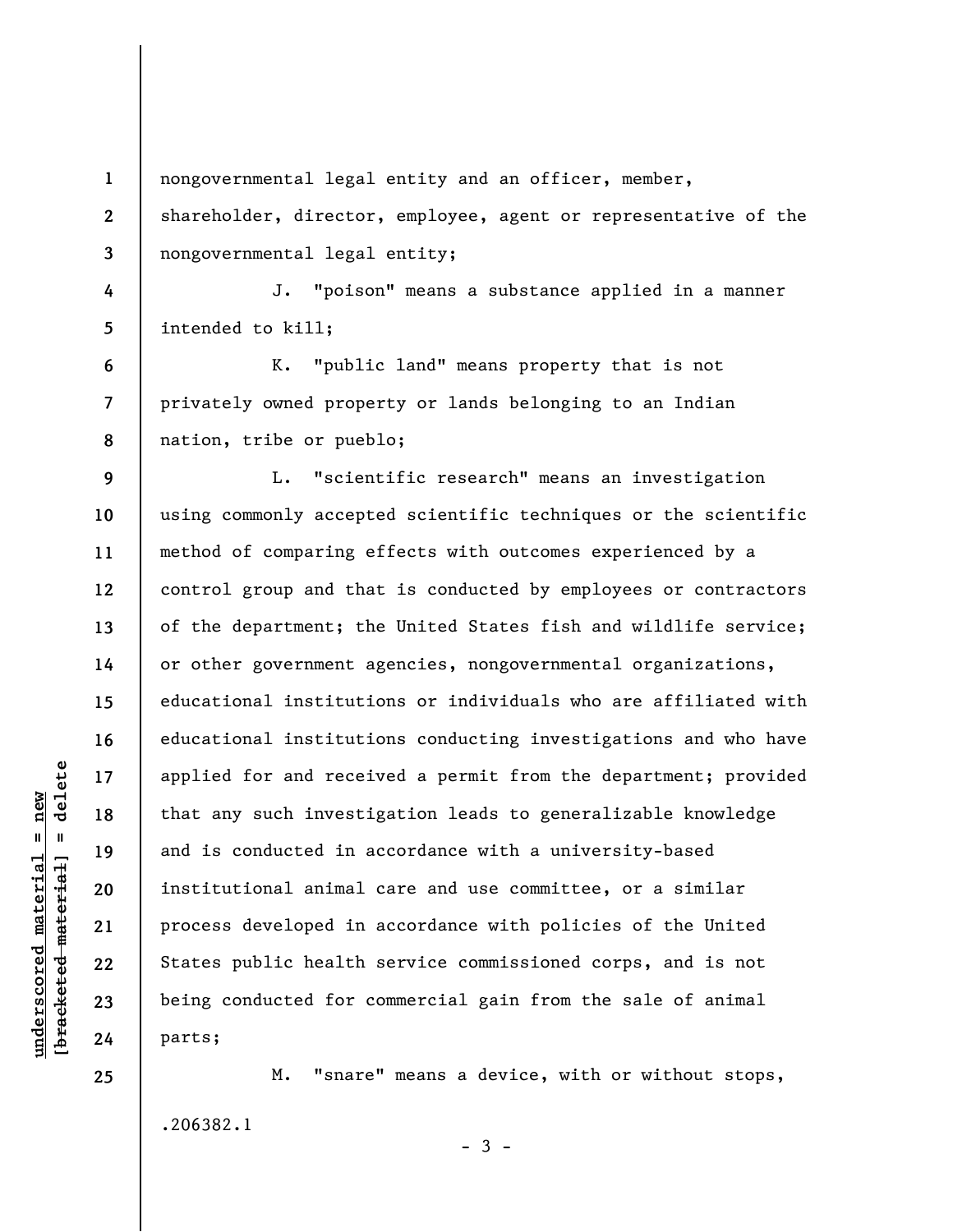**1 2**  often with a noose, that is used to capture, strangle or otherwise entangle wildlife;

**3 4 5 6 7**  N. "trap" means a device designed to confine, immobilize or kill an animal for the purpose of moving the animal, but does not include a catch pole or a leash, when the catch pole or leash is actively used by a person to temporarily restrain or relocate an animal; and

**8 9 10 11**  O. "wildlife" means a member of a vertebrate species that is native to or found in New Mexico that is not under the direct control of a human or in captivity; "wildlife" does not include a feral or escaped domestic animal.

**SECTION 3.** [NEW MATERIAL] PROHIBITIONS--EXCEPTIONS.--

A. Notwithstanding any other provision of law, it is a violation of the New Mexico Wildlife Protection and Public Safety Act for a person or government entity to:

(1) set or use, or attempt to set or use, a trap to kill or capture wildlife on public land;

(2) set or use, or attempt to set or use, a body-gripping trap to kill or capture any feral or domestic animal on public land; or

(3) apply or use, or attempt to apply or use, a poison to kill or injure wildlife or a domestic or feral animal on public land.

B. The provisions of Subsection A of this section shall not prohibit:

.206382.1

- 4 -

 $\frac{1}{2}$  intereted material = delete **[bracketed material] = delete**  $underscored material = new$ **underscored material = new**

**12** 

**13** 

**14** 

**15** 

**16** 

**17** 

**18** 

**19** 

**20** 

**21** 

**22** 

**23** 

**24** 

**25**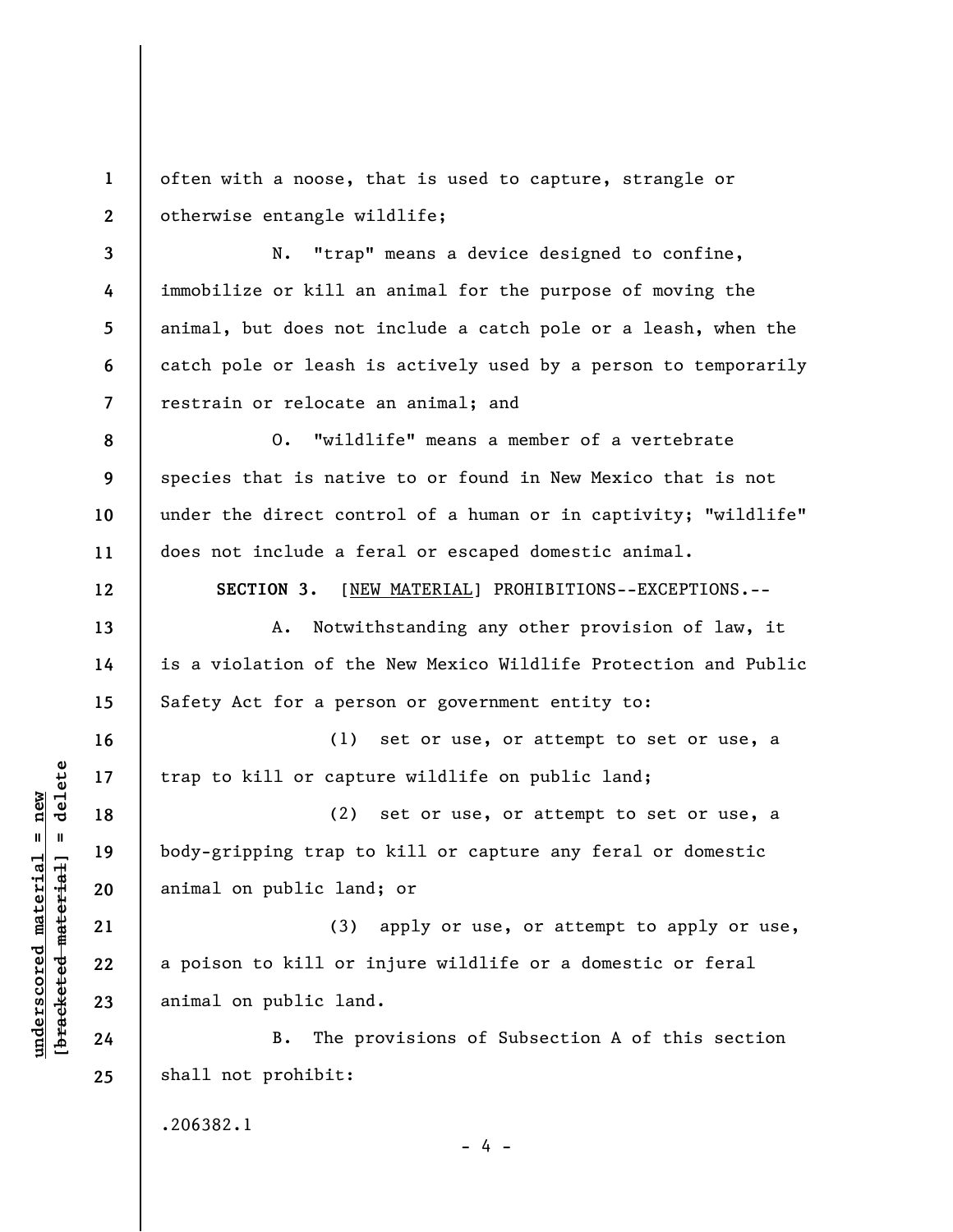**1 2 3 4 5 6 7 8 9 10 11 12 13 14 15 16 17 18 19 20 21 22 23 24 25**  (1) the taking of wildlife with firearms, fishing equipment, archery equipment, falconry equipment or other implements in hand as authorized by law; (2) the taking of wildlife or feral or domestic animals by a government entity when use of a prohibited device or method is the only feasible way to protect human health and safety; (3) the taking of beaver, muskrats or nutria by use of a conibear-type trap partially or wholly submerged in water by a government entity when use of the trap is the only feasible way to protect public waterways, levees or dams; (4) the taking of wildlife by traps to conduct scientific research; (5) the use of traps to protect threatened or endangered species, if used by the department or its agents or by the United States fish and wildlife service or its agents; (6) the use of confinement traps for the lawful taking of wildlife or feral animals when use of the trap is the only feasible way to abate damages caused to property, crops or livestock. A trap used for this purpose shall be checked every calendar day by the person who set the trap, or the person's designee, and any captured wildlife shall be removed from the trap. Captured wildlife found alive shall be released immediately, killed immediately in accordance with law or relocated with permission granted by the department for .206382.1

 $- 5 -$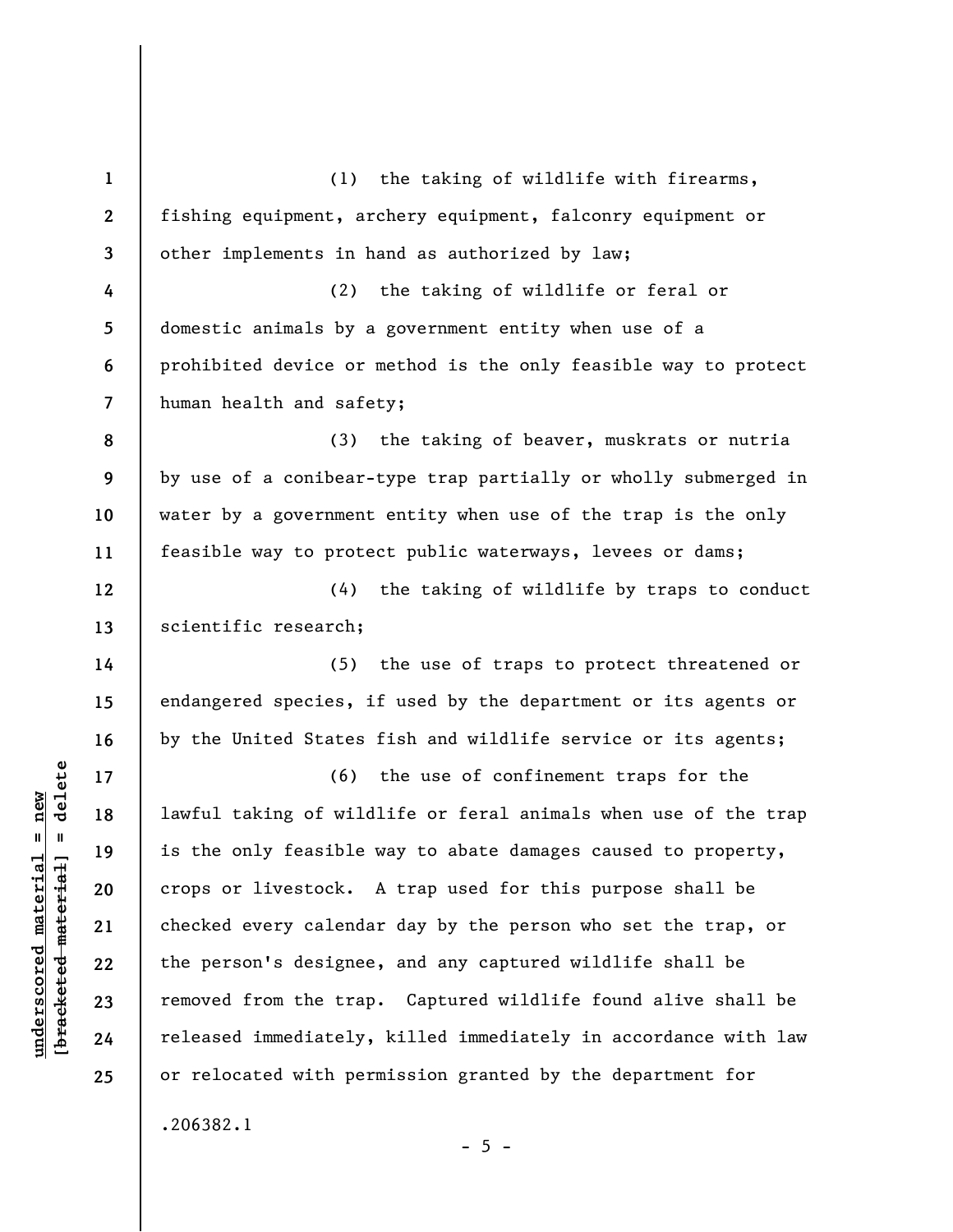**1 2 3 4 5 6 7 8 9 10 11 12 13 14 15 16 17 18 19 20 21 22 23 24 25**  relocation and release; (7) the taking of a prairie dog or gopher using a poison by a government entity when use of the poison is the only feasible way to abate damages caused to property, crops or livestock; (8) the taking of a mouse, rat or gopher using a trap when use of the trap is the only feasible way to abate damages caused to property, crops or livestock; (9) an employee or agent of a state or federal agency from acting in the course of the employee's or agent's duties regarding ecosystem management; or (10) the use of a device or method described in Subsection A of this section for the otherwise lawful taking of fish or other nonmammalian aquatic wildlife by the department or the United States fish and wildlife service. **SECTION 4.** [NEW MATERIAL] PENALTIES.-- A. A person who violates the New Mexico Wildlife Protection and Public Safety Act is, for a first offense, guilty of a misdemeanor and shall be sentenced pursuant to the provisions of Section 31-19-1 NMSA 1978. Upon a second or subsequent conviction for a violation of that act, the offender is guilty of a fourth degree felony and shall be sentenced pursuant to the provisions of Section 31-18-15 NMSA 1978. B. A person who is found to be in violation of the New Mexico Wildlife Protection and Public Safety Act shall be .206382.1

 $\frac{1}{2}$  of  $\frac{1}{2}$  and  $\frac{1}{2}$  and  $\frac{1}{2}$  and  $\frac{1}{2}$  and  $\frac{1}{2}$  and  $\frac{1}{2}$  and  $\frac{1}{2}$  and  $\frac{1}{2}$  and  $\frac{1}{2}$  and  $\frac{1}{2}$  and  $\frac{1}{2}$  and  $\frac{1}{2}$  and  $\frac{1}{2}$  and  $\frac{1}{2}$  and  $\frac{1}{2}$  an **[bracketed material] = delete**  $underscored material = new$ **underscored material = new**

 $- 6 -$